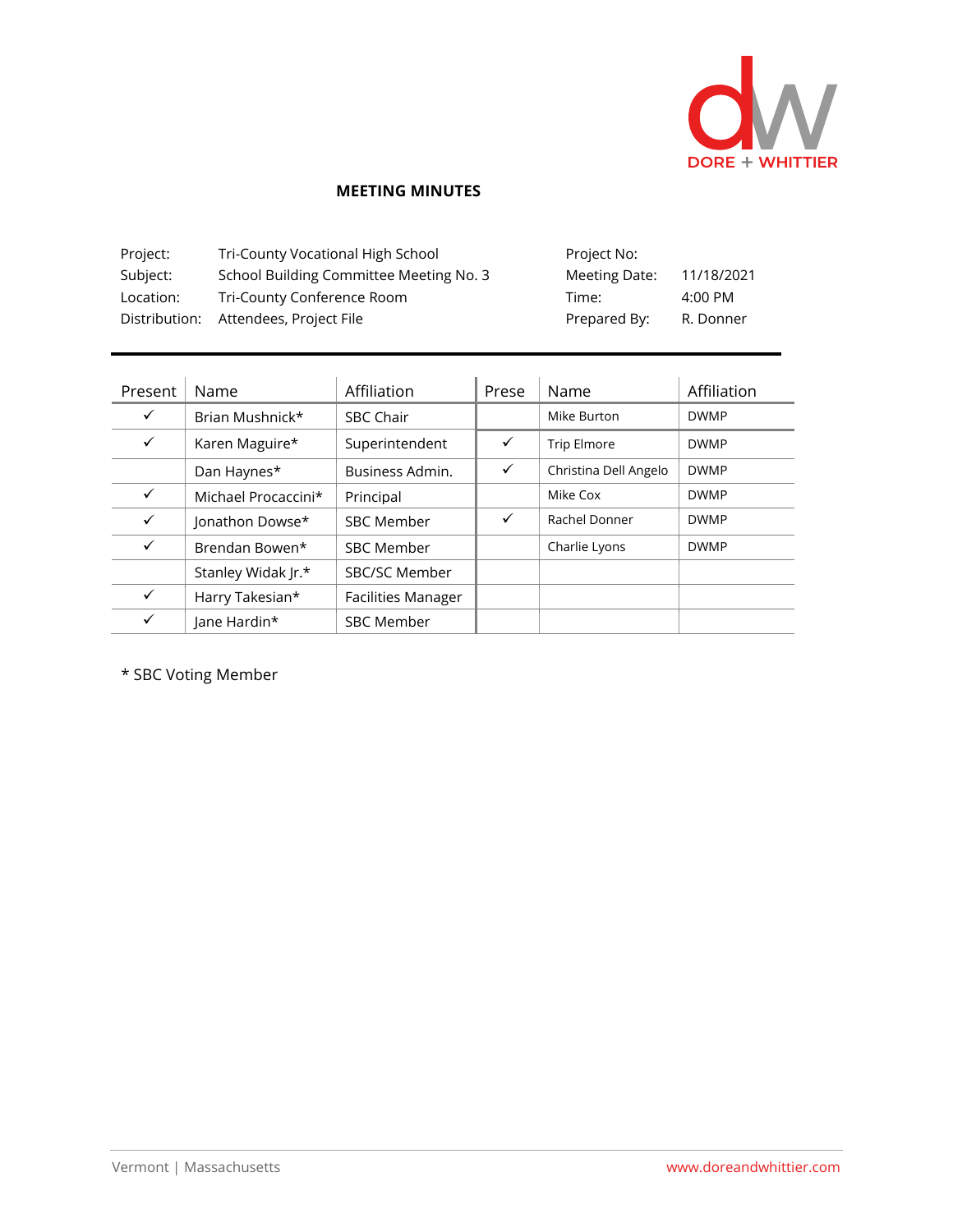| Item No. | Description                                                                                                                                                                                                                                                                                                                                                                                                                                                                                                                                                                                                                                                                                                                                                                                                                                                                                                                                                                                                                                                                                                                                                                                                                                                                                                                                                                                                                                                                                                                                                                                                                                                                                                                                                                                                                                                                                                                                                                                   | Action |
|----------|-----------------------------------------------------------------------------------------------------------------------------------------------------------------------------------------------------------------------------------------------------------------------------------------------------------------------------------------------------------------------------------------------------------------------------------------------------------------------------------------------------------------------------------------------------------------------------------------------------------------------------------------------------------------------------------------------------------------------------------------------------------------------------------------------------------------------------------------------------------------------------------------------------------------------------------------------------------------------------------------------------------------------------------------------------------------------------------------------------------------------------------------------------------------------------------------------------------------------------------------------------------------------------------------------------------------------------------------------------------------------------------------------------------------------------------------------------------------------------------------------------------------------------------------------------------------------------------------------------------------------------------------------------------------------------------------------------------------------------------------------------------------------------------------------------------------------------------------------------------------------------------------------------------------------------------------------------------------------------------------------|--------|
| 3.1      | Call to Order: 4:07 pm meeting was called to order by SBC Chair B. Mushnick<br>with 7 of 9 voting members in attendance.                                                                                                                                                                                                                                                                                                                                                                                                                                                                                                                                                                                                                                                                                                                                                                                                                                                                                                                                                                                                                                                                                                                                                                                                                                                                                                                                                                                                                                                                                                                                                                                                                                                                                                                                                                                                                                                                      | Record |
| 3.2      | Previous Topics & Approval of October 28, 2021, Meeting Minutes: A motion<br>to approve the 10/28/2021 meeting minutes as submitted made by J. Dowse<br>and seconded by B. Bowen. Discussion: None. Abstentions: J. Hardin. All in<br>favor: Motion passes, minutes approved.                                                                                                                                                                                                                                                                                                                                                                                                                                                                                                                                                                                                                                                                                                                                                                                                                                                                                                                                                                                                                                                                                                                                                                                                                                                                                                                                                                                                                                                                                                                                                                                                                                                                                                                 | Record |
| 3.3      | <b>Invoices and Commitments for Approval: None.</b>                                                                                                                                                                                                                                                                                                                                                                                                                                                                                                                                                                                                                                                                                                                                                                                                                                                                                                                                                                                                                                                                                                                                                                                                                                                                                                                                                                                                                                                                                                                                                                                                                                                                                                                                                                                                                                                                                                                                           | Record |
| 3.4      | <b>Designer RFS Proposals Received/Committee Review Process:</b><br>DSP Qualifications Review and potential ranking on 12/14/21<br>≻<br>DSP If there are Interviews, and ranking on 1/11/22<br>≻<br>C. Dell Angelo shares we received 3 designer proposals.<br>1. DRA<br>2. KBA<br>3. Jones Whitsett<br>All 3 proposals were accepted.<br>Discussion:<br>K. Maguire asks is this KBA the same KBA who did our initial study? T.<br>➤<br>Elmore responded no, that he has heard that Knight Bagge Anderson,<br>who did the initial building study, is no longer in business.<br>C. Dell Angelo asks does anyone have any initial thoughts on the<br>$\blacktriangleright$<br>proposals? T. Elmore notes the proposals are qualifications of the firm<br>and their team, the place to look for specific project references is<br>section 10. In section 10 there are 6 pages where they can talk about<br>your project. The MSBA process is set up so that the Design Selection<br>Panel(DSP) ranks and votes as a group, which includes 3 representatives<br>from the district, and that the district can review and comment on<br>proposals but not vote and/or rank the submissions in advance of the<br>DSP Meeting.<br>B. Mushnick asks how involved can the designers be when they only<br>➤<br>took a quick walk through the building? They haven't asked the<br>committee what we would like. T. Elmore shares in this stage it is really<br>qualification based. In section 10 you get a sense of whether the firm is<br>qualified for this type of facility. Two of the firms, (KBA and DRA) do<br>most of the Vocational Technical schools in the state. It will be<br>interesting to see how much creative effort they put into their<br>presentations if we go to an interview.<br>K. Maguire asks at the DSP meeting on December 14 <sup>th</sup> , we have 3 votes.<br>≻<br>Can the other SBC members attend as public? T. Elmore responds yes<br>but they will not have a vote. | Record |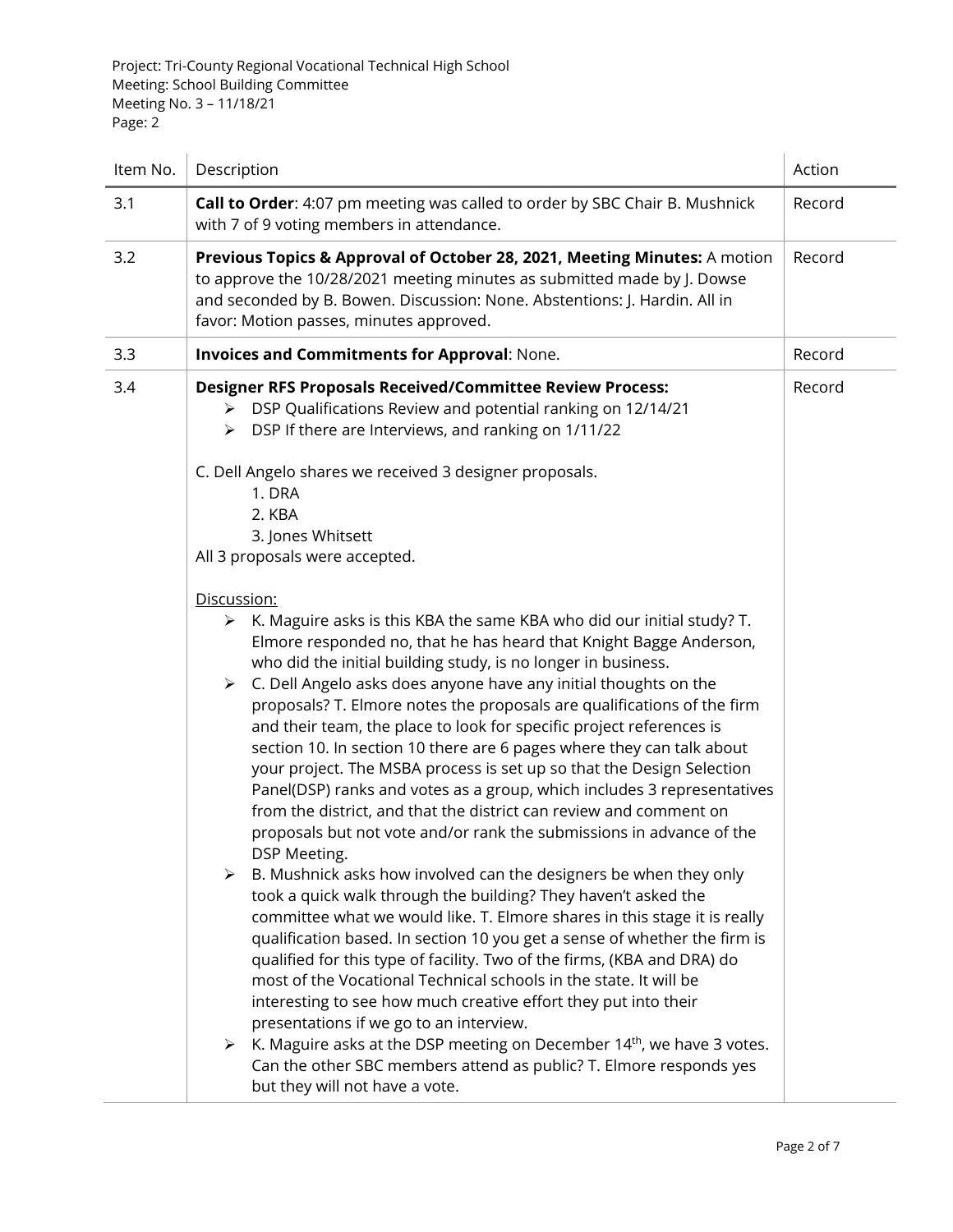|     | $\triangleright$ K. Maguire asks are the designers interviewed on the 14 <sup>th</sup> ? C. Dell<br>Angelo responds no. The DSP could pick one design firm, or they may<br>choose to interview some or all 3 firms.<br>C. Dell Angelo shares her experience in Manchester. There were 4/5<br>➤<br>qualified designers. It was decided to interview 4 of them.                                                                                                                                                                                                                                                                                                                                                                                                     |        |
|-----|-------------------------------------------------------------------------------------------------------------------------------------------------------------------------------------------------------------------------------------------------------------------------------------------------------------------------------------------------------------------------------------------------------------------------------------------------------------------------------------------------------------------------------------------------------------------------------------------------------------------------------------------------------------------------------------------------------------------------------------------------------------------|--------|
| 3.5 | <b>Goals update/Next Steps:</b>                                                                                                                                                                                                                                                                                                                                                                                                                                                                                                                                                                                                                                                                                                                                   | Record |
|     | Problem: The Tri-County Regional Vocational Technical School building was<br>constructed in 1977. The school district has done an amazing job maintaining<br>the existing facility. Ultimately key systems have reached the end of their useful<br>life. The design of educational spaces has developed significantly since the<br>building was originally designed 50 years ago. Furthermore, the building is not<br>up to current life safety, accessibility, and other building code requirements.                                                                                                                                                                                                                                                             |        |
|     | Solution/Goal: In collaboration with all 11 member communities and the<br>Massachusetts School Building Authority (MSBA), the School Building<br>Committee will determine a fiscally responsible solution for the Tri-County<br>Regional Vocational Technical School that ensures 21 <sup>st</sup> century learning,<br>maximized accessibility, flexibility for current and future programs, and efficient<br>building performance.                                                                                                                                                                                                                                                                                                                              |        |
|     | <b>Goal Suggestions:</b><br>$\triangleright$ Have a transparent and welcoming process to encourage community<br>involvement<br>$\triangleright$ Long term flexibility of the facility to evolve in future learning<br>environments<br>Provide a solution that can be built without interrupting the current<br>$\blacktriangleright$<br>learning environment<br>Provide training and learning opportunities for students as the project is<br>≻<br>constructed<br>Maximize the character/topography of the site to be cost effective<br>➤<br>$\triangleright$ Give the final building a feeling of refresh and newness (when done,<br>does it still feel like the old building?)<br>Provide comfortable interior conditions with fresh air and natural light<br>≻ |        |
|     | C. Dell Angelo shares we have discussed this at every SBC meeting, and we<br>need to establish project goals for this SBC and the project itself. This is a draft<br>statement of what the problem/issue is, and the solution goal based on<br>information submitted. This will be helpful to us with the project moving<br>forward. We can use this on all different platforms including the website,                                                                                                                                                                                                                                                                                                                                                            |        |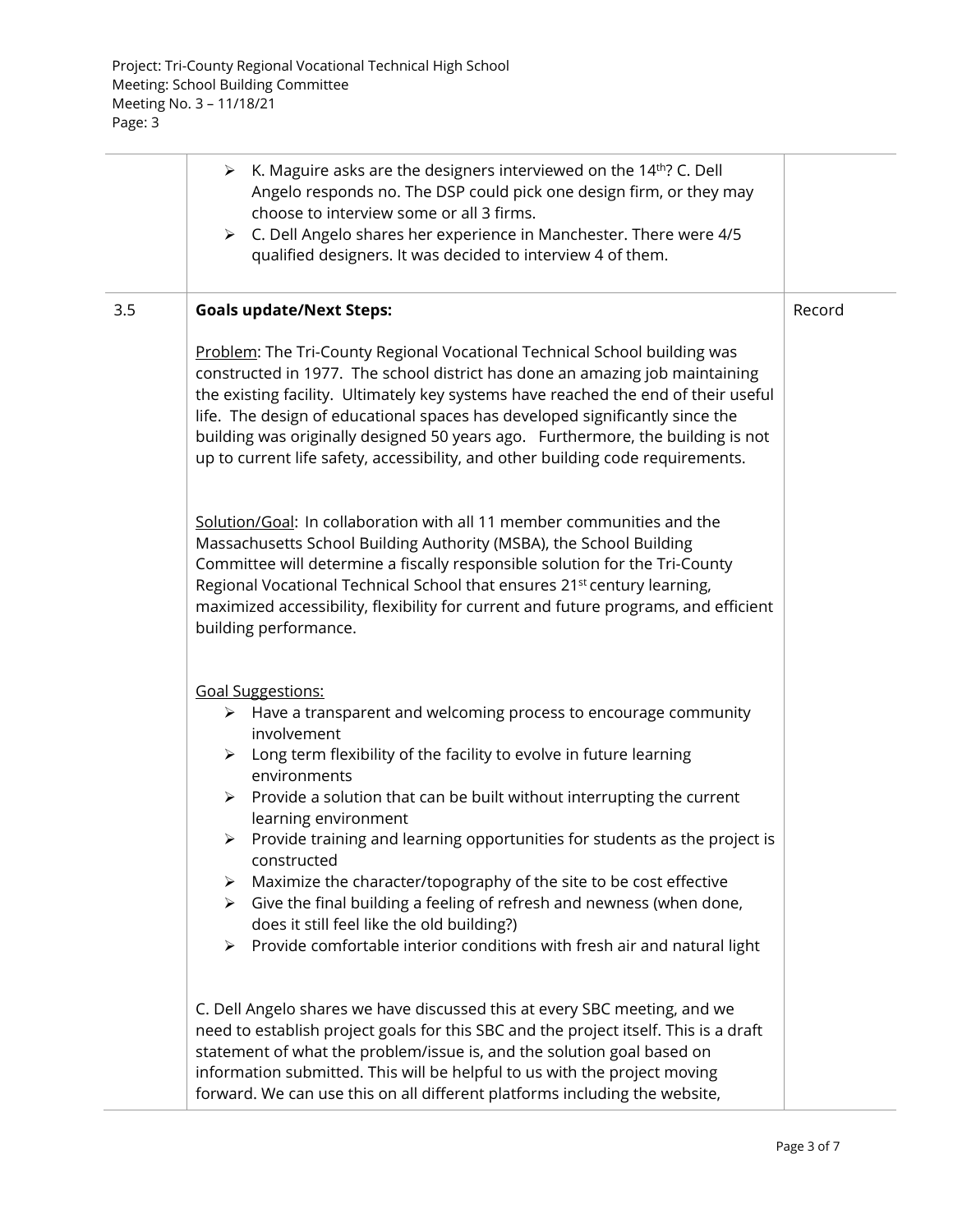community meetings, community outreach, etc. T. Elmore notes this could be fairly prominent on the website, so we want to make sure the statement is fairly representing what we all agree are the primary issues that want to be addressed in the project. C. Dell Angelo mentions on your OPM RFS and SOI you had some objectives outlined and we can use these going forward to spread the word about the project.

## Discussion:

- $\triangleright$  B. Mushnick suggests simplifying/refining the problem and solution language. B. Bowen agrees.
- $\triangleright$  T. Elmore mentions that some of the goals may want to be refined as well so that when the community sees your goals, they understand your focus.
- ➢ C. Dell Angelo comments as you further refine these goals and we get more feedback and input, it is going to help you make the project decisions.
- ➢ J. Hardin suggests we should say "concerns or challenges to be addressed".
- ➢ H. Takesian mentions the reality is we are trying to use 2021 technology and systems in a 1970s infrastructure, and the building cannot support today's technology.
- $\triangleright$  B. Bowen comments we are struggling to identify the goals since we do not understand what we want to do with the building yet because we have not done the exploratory and have not heard the cost of everything. A goal could be finding a way to refresh the building face. Another goal could be, we have added programs wherever space was available but now it is time to get everything to where they belong.
- ➢ C. Dell Angelo mentions the first round of goals we put on our website could be extremely high level and we can add more detail as we go along.
- $\triangleright$  M. Procaccini asks are we supposed to create an educational plan that we want, then see what we can do? T. Elmore responds that is correct. You need to start somewhere then worry about A. what works and B. what you can afford. The state will only participate in a project that says our education is delivered according the your educational plan and we need a facility that allows that to happen. Each option explored will have a cost and then you need to decide what the committee feels is the best option and propose it to the state.
- $\triangleright$  B. Mushnick asks how will the state look at us if we try to be smart about money and make the right decisions? T. Elmore shares the state wants you to be successful in building the right facility. They want projects to pass with the voters and the communities.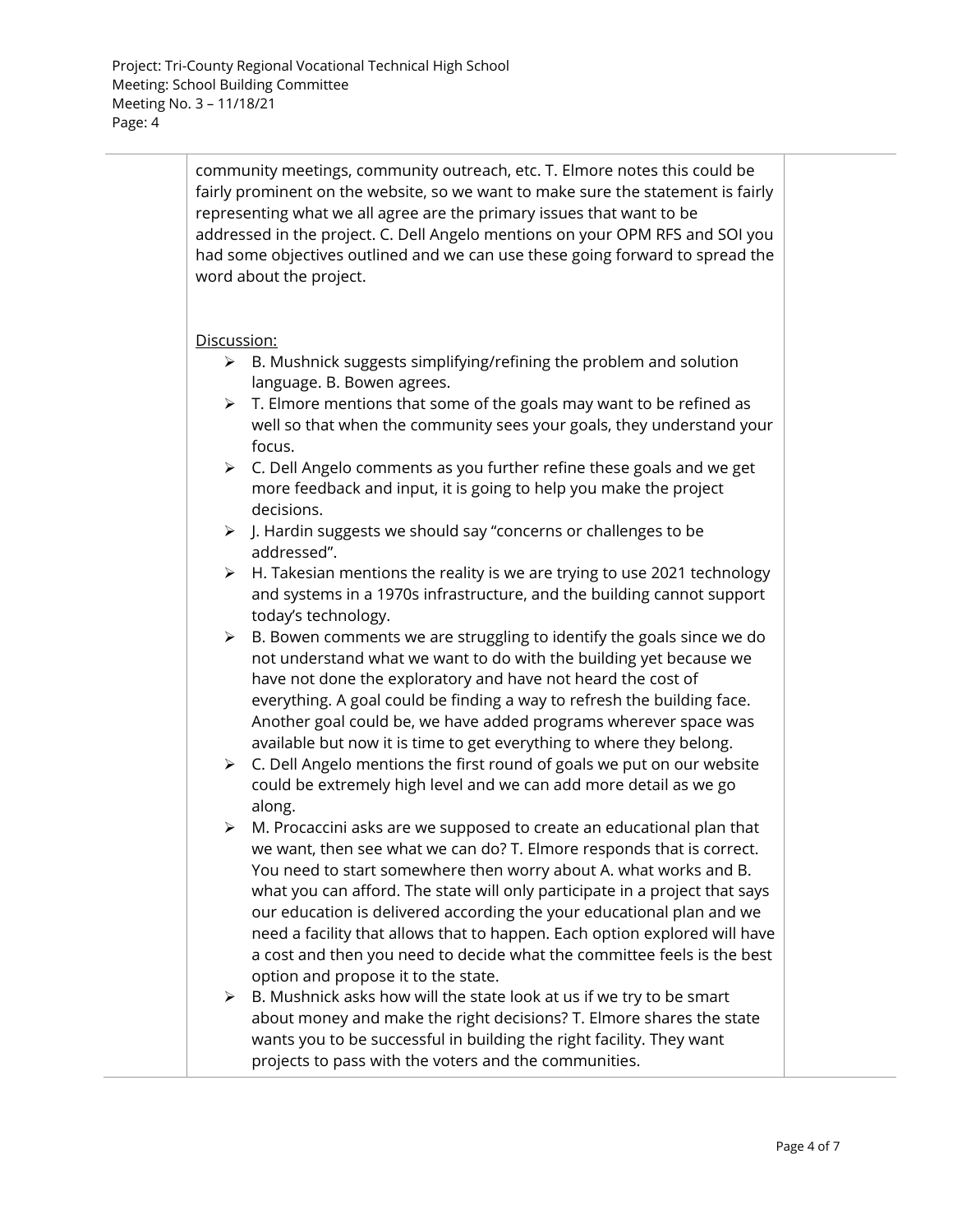|     | $\triangleright$ J. Dowse notes we are trying to be transparent to hopefully avoid any<br>issue with the community. K. Maguire shares we are also working with<br>the alumni committee to get them involved.<br>> C. Dell Angelo mentions once we get the designer on board, we should<br>schedule our first community meeting as soon as possible. We will invite<br>all of the communities. At the first meeting we will tell them about the<br>process, why we are here and what the initial plan is.<br>> C. Dell Angelo asks could we use local TV access channels if people do<br>not want to come in person. K. Maguire responds we can use zoom that<br>also has a webinar feature.<br>$\triangleright$ B. Bowen asks what is communicated at the community meeting? T.<br>Elmore shares we will introduce the committee, the OPM and the<br>designer along with walking through the MSBA process. We will also<br>give K. Maguire and B. Mushnick an opportunity to make a statement<br>about the importance of this project. The OPM will run through the<br>schedule and the designer might highlight projects where they have<br>improved similar facilities.<br>$\triangleright$ C. Dell Angelo will resend the project goals link to all SBC members. |        |
|-----|---------------------------------------------------------------------------------------------------------------------------------------------------------------------------------------------------------------------------------------------------------------------------------------------------------------------------------------------------------------------------------------------------------------------------------------------------------------------------------------------------------------------------------------------------------------------------------------------------------------------------------------------------------------------------------------------------------------------------------------------------------------------------------------------------------------------------------------------------------------------------------------------------------------------------------------------------------------------------------------------------------------------------------------------------------------------------------------------------------------------------------------------------------------------------------------------------------------------------------------------------------------------|--------|
| 3.6 | <b>Working Groups:</b>                                                                                                                                                                                                                                                                                                                                                                                                                                                                                                                                                                                                                                                                                                                                                                                                                                                                                                                                                                                                                                                                                                                                                                                                                                              | Record |
|     |                                                                                                                                                                                                                                                                                                                                                                                                                                                                                                                                                                                                                                                                                                                                                                                                                                                                                                                                                                                                                                                                                                                                                                                                                                                                     |        |
|     | Educational:                                                                                                                                                                                                                                                                                                                                                                                                                                                                                                                                                                                                                                                                                                                                                                                                                                                                                                                                                                                                                                                                                                                                                                                                                                                        |        |
|     | $\triangleright$ K. Maguire                                                                                                                                                                                                                                                                                                                                                                                                                                                                                                                                                                                                                                                                                                                                                                                                                                                                                                                                                                                                                                                                                                                                                                                                                                         |        |
|     | $\triangleright$ B. Mushnick                                                                                                                                                                                                                                                                                                                                                                                                                                                                                                                                                                                                                                                                                                                                                                                                                                                                                                                                                                                                                                                                                                                                                                                                                                        |        |
|     | Facilities:                                                                                                                                                                                                                                                                                                                                                                                                                                                                                                                                                                                                                                                                                                                                                                                                                                                                                                                                                                                                                                                                                                                                                                                                                                                         |        |
|     | $\triangleright$ K. Maguire                                                                                                                                                                                                                                                                                                                                                                                                                                                                                                                                                                                                                                                                                                                                                                                                                                                                                                                                                                                                                                                                                                                                                                                                                                         |        |
|     | $\triangleright$ B. Mushnick                                                                                                                                                                                                                                                                                                                                                                                                                                                                                                                                                                                                                                                                                                                                                                                                                                                                                                                                                                                                                                                                                                                                                                                                                                        |        |
|     | $\triangleright$ J. Dowse                                                                                                                                                                                                                                                                                                                                                                                                                                                                                                                                                                                                                                                                                                                                                                                                                                                                                                                                                                                                                                                                                                                                                                                                                                           |        |
|     | $\triangleright$ B. Bowen                                                                                                                                                                                                                                                                                                                                                                                                                                                                                                                                                                                                                                                                                                                                                                                                                                                                                                                                                                                                                                                                                                                                                                                                                                           |        |
|     |                                                                                                                                                                                                                                                                                                                                                                                                                                                                                                                                                                                                                                                                                                                                                                                                                                                                                                                                                                                                                                                                                                                                                                                                                                                                     |        |
|     | Executive:                                                                                                                                                                                                                                                                                                                                                                                                                                                                                                                                                                                                                                                                                                                                                                                                                                                                                                                                                                                                                                                                                                                                                                                                                                                          |        |
|     | $\triangleright$ K. Maguire                                                                                                                                                                                                                                                                                                                                                                                                                                                                                                                                                                                                                                                                                                                                                                                                                                                                                                                                                                                                                                                                                                                                                                                                                                         |        |
|     | <b>B.</b> Mushnick<br>⋗                                                                                                                                                                                                                                                                                                                                                                                                                                                                                                                                                                                                                                                                                                                                                                                                                                                                                                                                                                                                                                                                                                                                                                                                                                             |        |
|     | <b>Public Relations:</b>                                                                                                                                                                                                                                                                                                                                                                                                                                                                                                                                                                                                                                                                                                                                                                                                                                                                                                                                                                                                                                                                                                                                                                                                                                            |        |
|     | $\triangleright$ K. Maguire                                                                                                                                                                                                                                                                                                                                                                                                                                                                                                                                                                                                                                                                                                                                                                                                                                                                                                                                                                                                                                                                                                                                                                                                                                         |        |
|     | <b>B.</b> Mushnick<br>⋗                                                                                                                                                                                                                                                                                                                                                                                                                                                                                                                                                                                                                                                                                                                                                                                                                                                                                                                                                                                                                                                                                                                                                                                                                                             |        |
|     | J. Dowse<br>➤                                                                                                                                                                                                                                                                                                                                                                                                                                                                                                                                                                                                                                                                                                                                                                                                                                                                                                                                                                                                                                                                                                                                                                                                                                                       |        |
|     | D. Haynes<br>➤                                                                                                                                                                                                                                                                                                                                                                                                                                                                                                                                                                                                                                                                                                                                                                                                                                                                                                                                                                                                                                                                                                                                                                                                                                                      |        |
|     | <b>Financial and Bonding:</b>                                                                                                                                                                                                                                                                                                                                                                                                                                                                                                                                                                                                                                                                                                                                                                                                                                                                                                                                                                                                                                                                                                                                                                                                                                       |        |
|     | $\triangleright$ K. Maguire                                                                                                                                                                                                                                                                                                                                                                                                                                                                                                                                                                                                                                                                                                                                                                                                                                                                                                                                                                                                                                                                                                                                                                                                                                         |        |
|     | D. Haynes<br>⋗                                                                                                                                                                                                                                                                                                                                                                                                                                                                                                                                                                                                                                                                                                                                                                                                                                                                                                                                                                                                                                                                                                                                                                                                                                                      |        |
|     |                                                                                                                                                                                                                                                                                                                                                                                                                                                                                                                                                                                                                                                                                                                                                                                                                                                                                                                                                                                                                                                                                                                                                                                                                                                                     |        |
|     |                                                                                                                                                                                                                                                                                                                                                                                                                                                                                                                                                                                                                                                                                                                                                                                                                                                                                                                                                                                                                                                                                                                                                                                                                                                                     |        |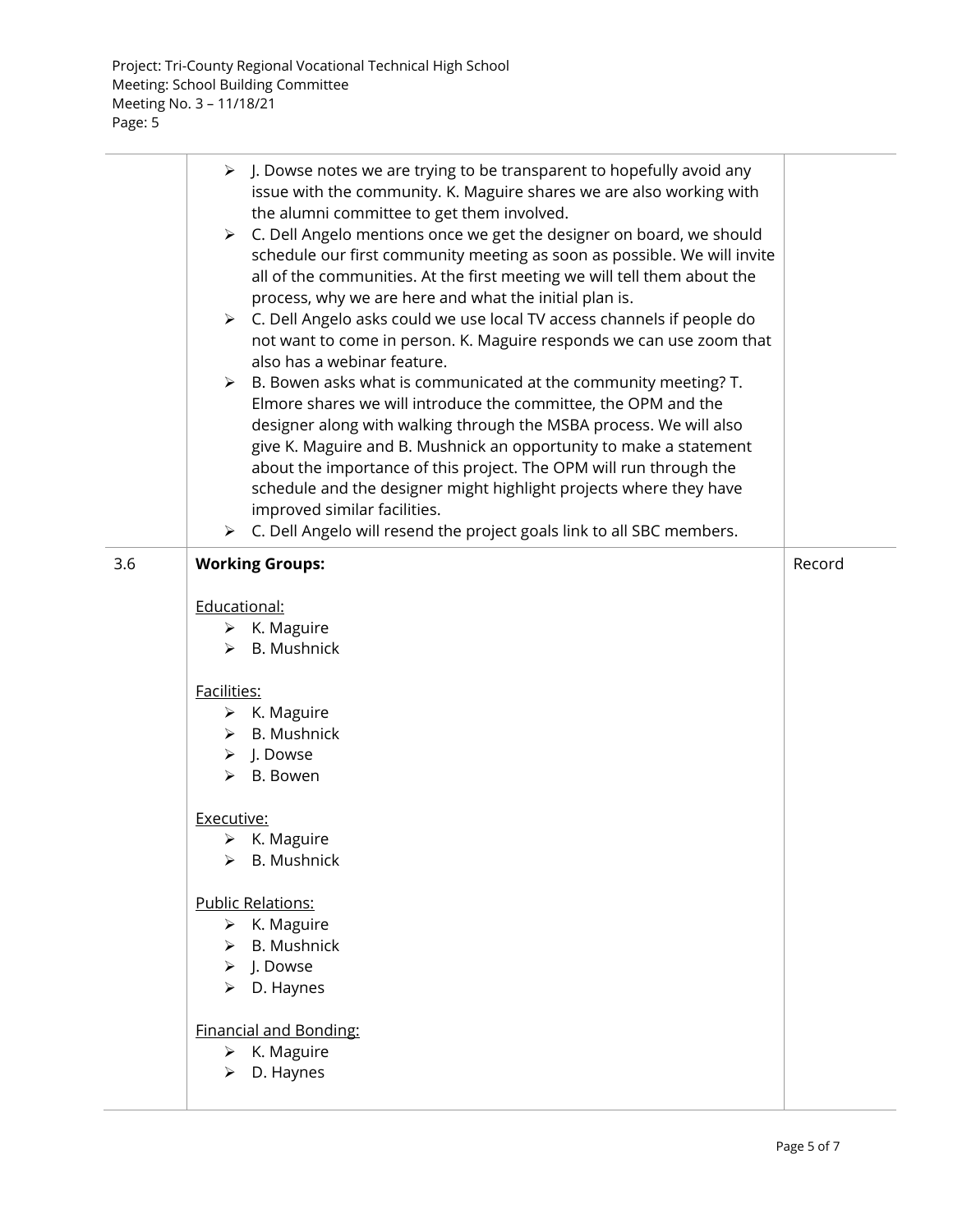|      | Design:<br>$\triangleright$ K. Maguire<br>B. Bowen<br>⋗<br>Sustainability:<br>$\triangleright$ K. Maguire<br>B. Bowen<br>⋗                                                                                                                                                                                                                                                                                                          |        |
|------|-------------------------------------------------------------------------------------------------------------------------------------------------------------------------------------------------------------------------------------------------------------------------------------------------------------------------------------------------------------------------------------------------------------------------------------|--------|
|      | <b>Discussion:</b><br>C. Dell Angelo will send the working groups link to J. Hardin.<br>$\triangleright$                                                                                                                                                                                                                                                                                                                            |        |
| 3.7  | <b>Project Website Development:</b><br>C. Dell Angelo shares a draft version of the project website with the SBC. SBC<br>members can use the link in the presentation and give comments directly on<br>the website.<br>T. Elmore mentions the goal is to have this website live by the middle of<br>December. This will be an evolving website.<br>Discussion:<br>$\triangleright$ R. Rincon will add J. Hardin to the SBC members. | Record |
| 3.8  | Other Topics not Reasonably Anticipated 48 hours prior to the Meeting:<br>None.<br>$\blacktriangleright$                                                                                                                                                                                                                                                                                                                            | Record |
| 3.9  | <b>Public Comments:</b><br>None.<br>➤                                                                                                                                                                                                                                                                                                                                                                                               | Record |
| 3.10 | <b>Next Meetings:</b><br>$\triangleright$ SBC Meeting No. 4 - December 16 <sup>th</sup> at 4:00 pm                                                                                                                                                                                                                                                                                                                                  | Record |
| 3.11 | Adjourn: 5:01 pm A motion was made by J. Dowse and seconded by M.<br>Procaccini to adjourn the meeting, Discussion: None.                                                                                                                                                                                                                                                                                                           | Record |

## Sincerely, DORE + WHITTIER

Rachel Rincon Assistant Project Manager Cc: Attendees, File

The above is my summation of our meeting. If you have any additions and/or corrections, please contact me for incorporation into these minutes.